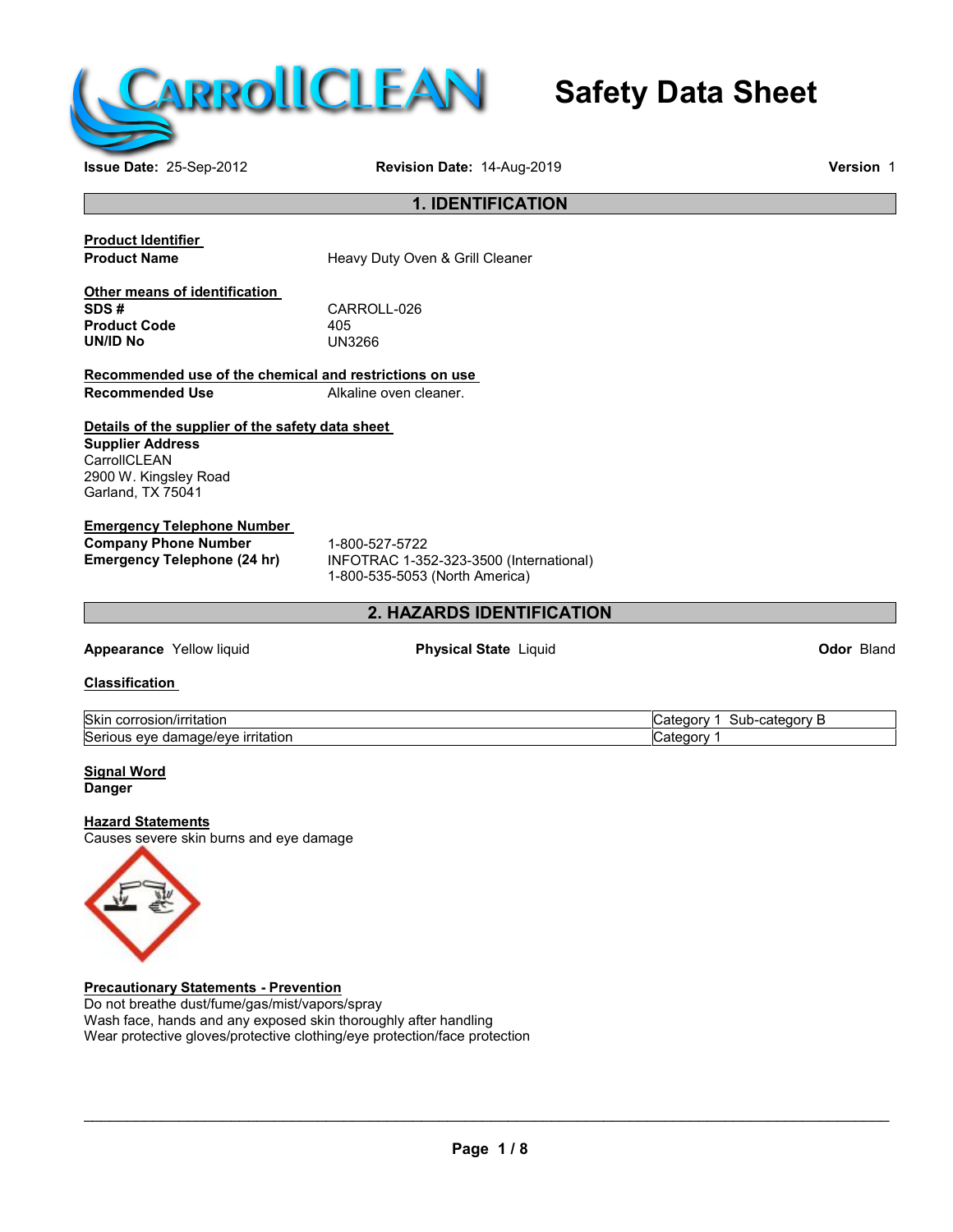PC 405 - **Heavy Duty Oven & Grill Cleaner**<br> **Precautionary Statements - Response**<br>IF IN EYES: Rinse cautiously with water for several minutes. Remove contact lenses, if present and easy to do. Continue rinsing<br>Immediately Immediately call a poison center or doctor/physician IF ON SKIN (or hair): Remove/Take off immediately all contaminated clothing. Rinse skin with water/shower **Precautionary Statements - Response**<br>IF IN EYES: Rinse cautiously with water for severa<br>Immediately call a poison center or doctor/physicial<br>IF ON SKIN (or hair): Remove/Take off immediately<br>Wash contaminated clothing bef IF INHALED: Remove victim to fresh air and keep at rest in a position comfortable for breathing Immediately call a poison center or doctor/physician IF SWALLOWED: rinse mouth. Do NOT induce vomiting

# **Precautionary Statements - Storage**

Store locked up

# **Precautionary Statements - Disposal**

Dispose of contents/container to an approved waste disposal plant

# **3. COMPOSITION/INFORMATION ON INGREDIENTS**

| Chamiaal<br>Name<br><b>Unemical</b> | <b>N</b> c<br>∵AS ت                          | $\mathbf{a}$<br>Weight-<br>7٥ |
|-------------------------------------|----------------------------------------------|-------------------------------|
| hvdroxide<br>sodium                 | $\overline{\phantom{a}}$<br>1 U-<br>- ت<br>ີ | $\sim$<br>10-۱<br>ں. ب        |

\*\*If Chemical Name/CAS No is "proprietary" and/or Weight-% is listed as a range, the specific chemical identity and/or percentage of composition has been withheld as a trade secret.\*\*

# **4. FIRST-AID MEASURES**

#### **First Aid Measures**

| <b>Eye Contact</b>                         | Rinse immediately with plenty of water, also under the eyelids, for at least 15 minutes. Seek<br>immediate medical attention/advice.                                                                                                                                                                                                                                                                                 |
|--------------------------------------------|----------------------------------------------------------------------------------------------------------------------------------------------------------------------------------------------------------------------------------------------------------------------------------------------------------------------------------------------------------------------------------------------------------------------|
| <b>Skin Contact</b>                        | Take off contaminated clothing. Wash off immediately with plenty of water for at least 15<br>minutes. If irritation persists, seek medical attention. Wash contaminated clothing before<br>reuse.                                                                                                                                                                                                                    |
| <b>Inhalation</b>                          | Remove to fresh air. Call a physician immediately.                                                                                                                                                                                                                                                                                                                                                                   |
| Ingestion                                  | Give large quantities of water. Do not induce vomiting. Get medical attention.                                                                                                                                                                                                                                                                                                                                       |
| <b>Most important symptoms and effects</b> |                                                                                                                                                                                                                                                                                                                                                                                                                      |
| <b>Symptoms</b>                            | Contact with the skin can cause severe burns with deep ulcerations. Can cause temporary<br>loss of hair. Repeated contact even with diluted solutions may cause skin damage. In<br>severe cases, burns, corneal damage, and blindness may occur. Ingestion may cause<br>severe burns to mouth, throat or stomach. Mist or vapor inhalation can cause irritation to<br>the nose, throat, and upper respiratory tract. |
|                                            | $\mathbf{r}$ , and the set of the set of the set of the set of the set of the set of the set of the set of the set of the set of the set of the set of the set of the set of the set of the set of the set of the set of the set                                                                                                                                                                                     |

# **Indication of any immediate medical attention and special treatment needed**

**Notes to Physician** Treat symptomatically.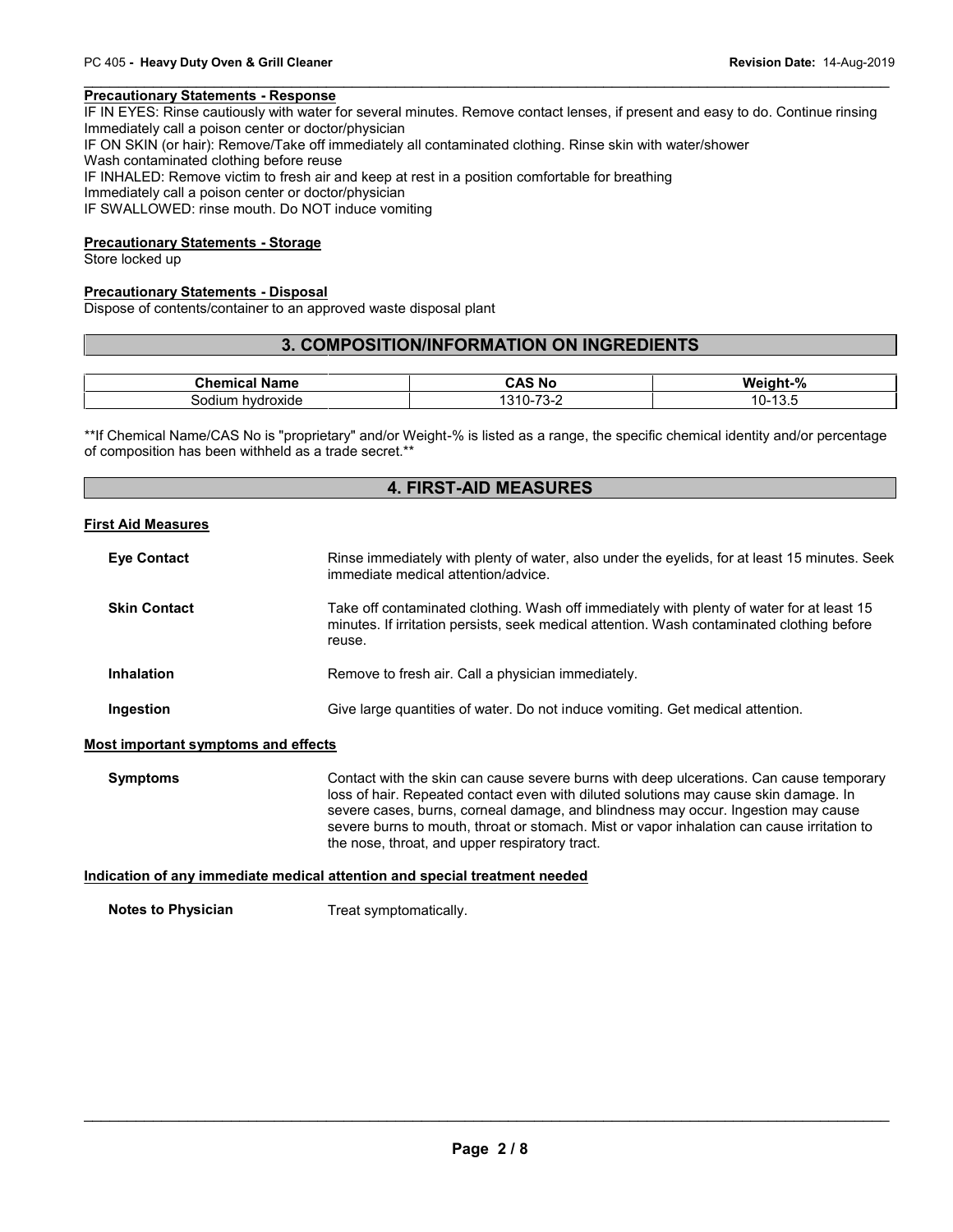# **5. FIRE-FIGHTING MEASURES**

# **Suitable Extinguishing Media**

Use extinguishing measures that are appropriate to local circumstances and the surrounding environment.

**Unsuitable Extinguishing Media** Not determined.

# **Specific Hazards Arising from the Chemical**

None known.

# **Protective equipment and precautions for firefighters**

As in any fire, wear self-contained breathing apparatus pressure-demand, MSHA/NIOSH (approved or equivalent) and full protective gear.

# **6. ACCIDENTAL RELEASE MEASURES**

# **Personal precautions, protective equipment and emergency procedures**

| <b>Personal Precautions</b>                                  | Use personal protective equipment as required.                                                                                                                                                                                                     |  |
|--------------------------------------------------------------|----------------------------------------------------------------------------------------------------------------------------------------------------------------------------------------------------------------------------------------------------|--|
| Methods and material for containment and cleaning up         |                                                                                                                                                                                                                                                    |  |
| <b>Methods for Containment</b>                               | Prevent further leakage or spillage if safe to do so.                                                                                                                                                                                              |  |
| <b>Methods for Clean-Up</b>                                  | Flood area with water and then mop up. Use vinegar to neutralize the remaining traces of<br>material. Dispose of in accordance with federal, state and local regulations.                                                                          |  |
|                                                              | <b>7. HANDLING AND STORAGE</b>                                                                                                                                                                                                                     |  |
| <b>Precautions for safe handling</b>                         |                                                                                                                                                                                                                                                    |  |
| <b>Advice on Safe Handling</b>                               | Handle in accordance with good industrial hygiene and safety practice. Do not destroy or<br>deface the label. Wash thoroughly after handling. Use personal protection recommended in<br>Section 8. Do not breathe dust/fume/gas/mist/vapors/spray. |  |
| Conditions for safe storage, including any incompatibilities |                                                                                                                                                                                                                                                    |  |
| <b>Storage Conditions</b>                                    | Keep containers tightly closed in a dry, cool and well-ventilated place. Store containers<br>upright. Store locked up.                                                                                                                             |  |
| <b>Incompatible Materials</b>                                | Strong acids. Aluminum and galvanized metals.                                                                                                                                                                                                      |  |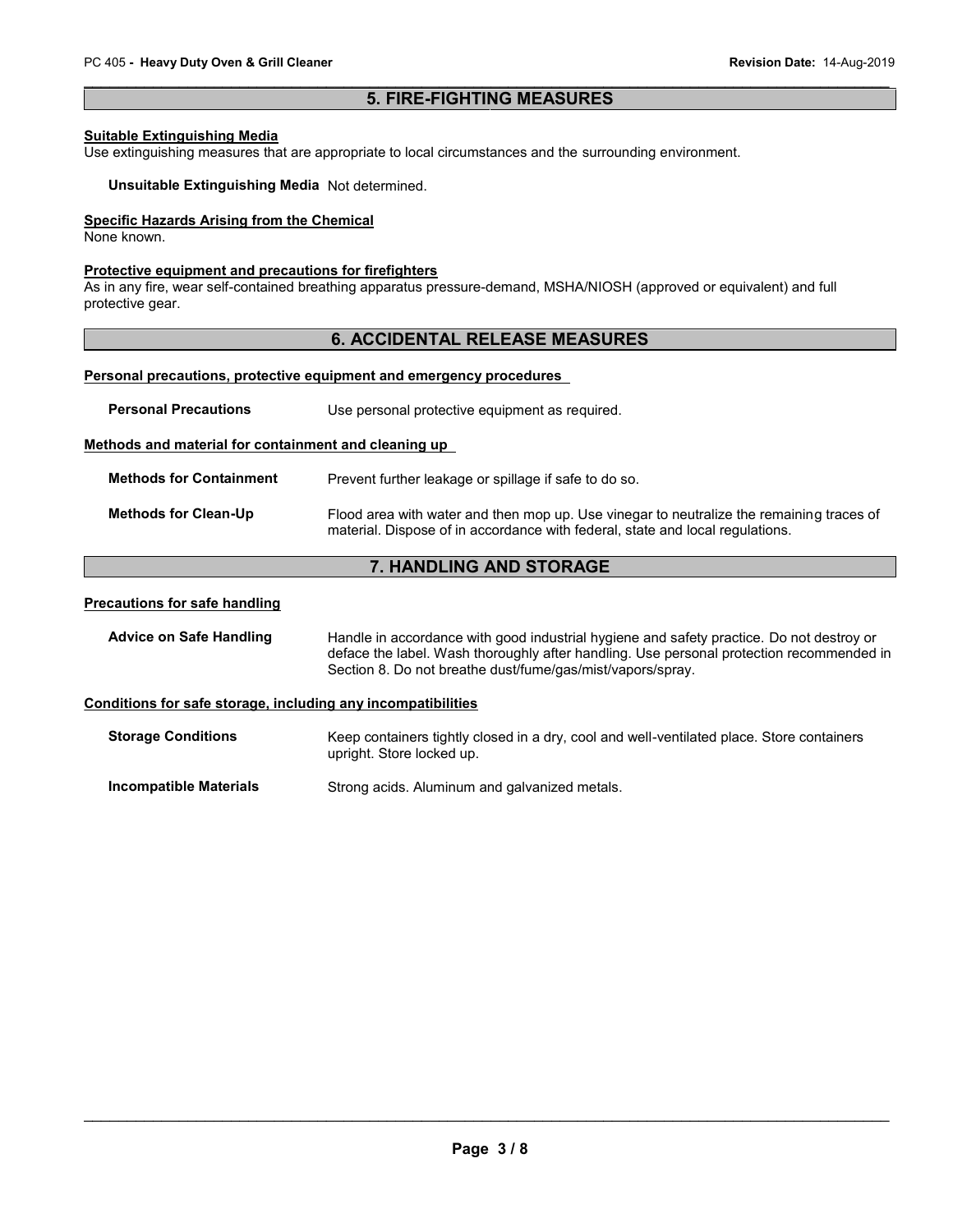# **8. EXPOSURE CONTROLS/PERSONAL PROTECTION**

# **Exposure Guidelines**

| <b>Chemical Name</b> | <b>ACGIH TLV</b>             | OSHA PEL                              | <b>NIOSH IDLH</b>             |
|----------------------|------------------------------|---------------------------------------|-------------------------------|
| Sodium hvdroxide     | Ceiling: 2 mg/m <sup>3</sup> | TWA: 2<br>∠ ma/m°                     | IDLH:<br>: 10 ma/m $^{\circ}$ |
| 1310-73-2            |                              | (vacated) Ceiling: $2 \text{ mg/m}^3$ | Ceiling: 2 mg/m <sup>3</sup>  |

#### **Appropriate engineering controls**

**Engineering Controls** Apply technical measures to comply with the occupational exposure limits.

#### **Individual protection measures, such as personal protective equipment**

| <b>Eye/Face Protection</b> | Goggles. |
|----------------------------|----------|
|----------------------------|----------|

**Skin and Body Protection** Rubber gloves. Suitable protective clothing.

**Respiratory Protection** Ensure adequate ventilation, especially in confined areas.

**General Hygiene Considerations** Handle in accordance with good industrial hygiene and safety practice.

# **9. PHYSICAL AND CHEMICAL PROPERTIES**

# **Information on basic physical and chemical properties**

**Physical State**<br> **Appearance** The Computer of Manus Yellow liquid

**Boiling Point/Boiling Range<br>Flash Point Evaporation Rate Not determined Rate Constructs**<br> **Flammability (Solid, Gas)** (*n*/a-liquid **Flammability (Solid, Gas)** n/a-liquid<br> **Upper Flammability Limits** Not determined **Upper Flammability Limits Lower Flammability Limit** Not determined **Vapor Pressure** Not available<br> **Vapor Density** Not determine **Specific Gravity** 1.19 1.19 (1=Water)<br> **Water Solubility** Completely soluble **Solubility in other solvents** Not determined<br> **Partition Coefficient** Not determined **Partition Coefficient Not determined**<br> **Auto-ignition Temperature** Not determined **Auto-ignition Temperature Decomposition Temperature** Not determined<br> **Kinematic Viscosity** Not determined **Kinematic Viscosity Not determined**<br> **Discussity Not determined Dynamic Viscosity**<br> **Explosive Properties**<br>
Not determined **Explosive Properties** Not determined<br> **Oxidizing Properties** Not determined **Oxidizing Properties** 

**12.8** (1% solution)<br>Not available **Melting Point/Freezing Point** Not available<br>**Boiling Point/Boiling Range** Not determined **None (will not burn)**<br>Not determined **Not determined** Completely soluble<br>Not determined

**Appearance** Yellow liquid **Odor** Bland **Color** Yellow **Odor Threshold** Not determined

**Property Remarks • Method**<br> **PRIOR 12.8 Remarks • Method**<br> **PRIOR 12.8 Remarks • Method**<br> **PRIOR 12.8 Remarks • Method**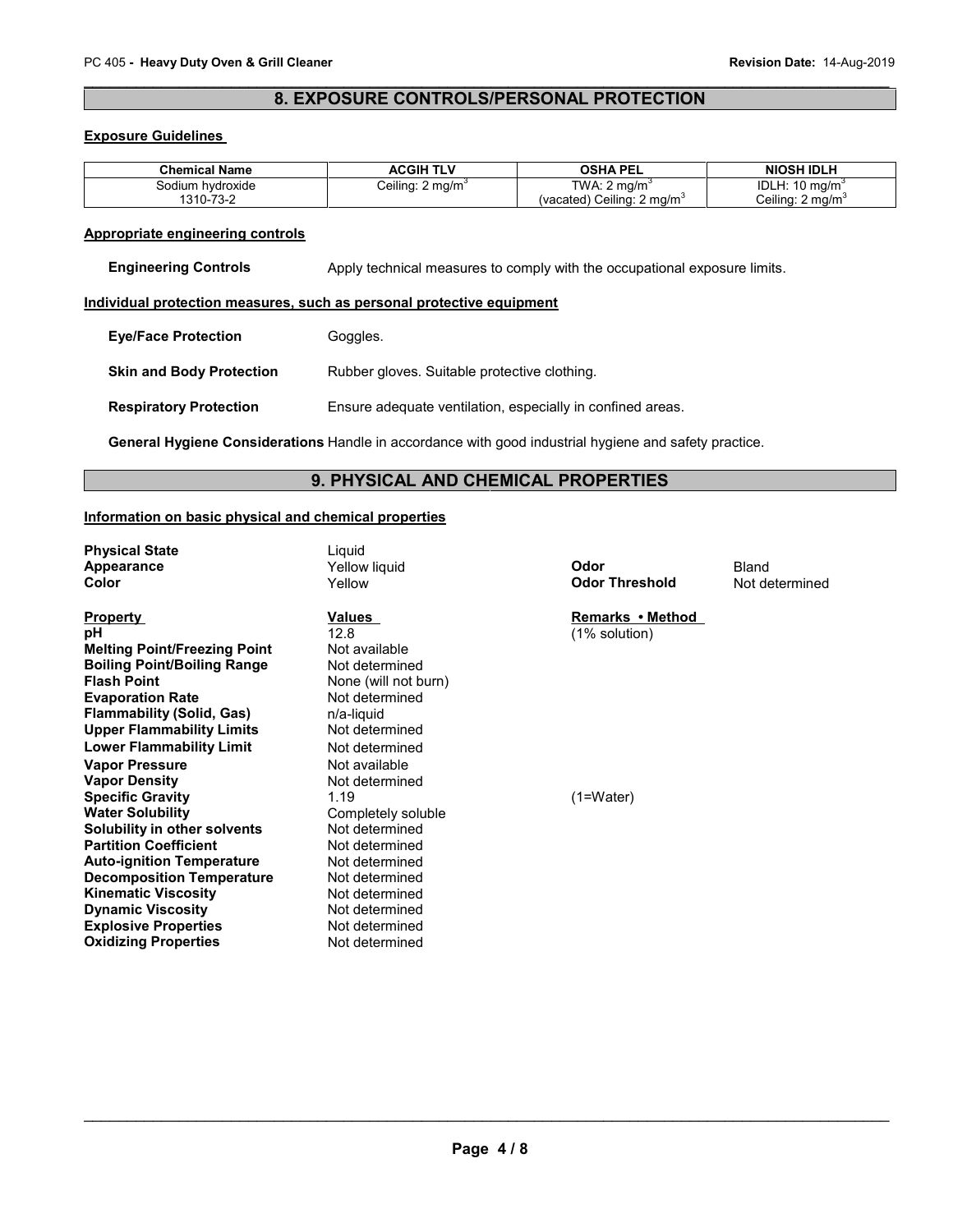# **10. STABILITY AND REACTIVITY**

# **Reactivity**

Not reactive under normal conditions.

#### **Chemical Stability**

Stable under recommended storage conditions.

#### **Possibility of Hazardous Reactions**

Attacks aluminum and galvanized metals.

### **Conditions to Avoid**

Keep out of reach of children.

# **Incompatible Materials**

Strong acids. Aluminum and galvanized metals.

# **Hazardous Decomposition Products**

None known based on information supplied.

# **11. TOXICOLOGICAL INFORMATION**

# **Information on likely routes of exposure**

| <b>Product Information</b> |                                  |
|----------------------------|----------------------------------|
| <b>Eve Contact</b>         | Causes severe eye damage.        |
| <b>Skin Contact</b>        | Causes severe skin burns.        |
| Inhalation                 | Avoid breathing vapors or mists. |
| Ingestion                  | Do not taste or swallow.         |

# **Component Information**

| <b>Chemical Name</b> | Oral LD50 | <b>Dermal LD50</b>     | <b>Inhalation LC50</b> |
|----------------------|-----------|------------------------|------------------------|
| Sodium hydroxide     |           | Rabbit<br>= 1350 mg/kg |                        |
| 1310-73-2            |           |                        |                        |

# **Information on physical, chemical and toxicological effects**

**Symptoms** Please see section 4 of this SDS for symptoms.

# **Delayed and immediate effects as well as chronic effects from short and long-term exposure**

**Carcinogenicity** This product does not contain any carcinogens or potential carcinogens as listed by OSHA, IARC or NTP.

#### **Numerical measures of toxicity** Not determined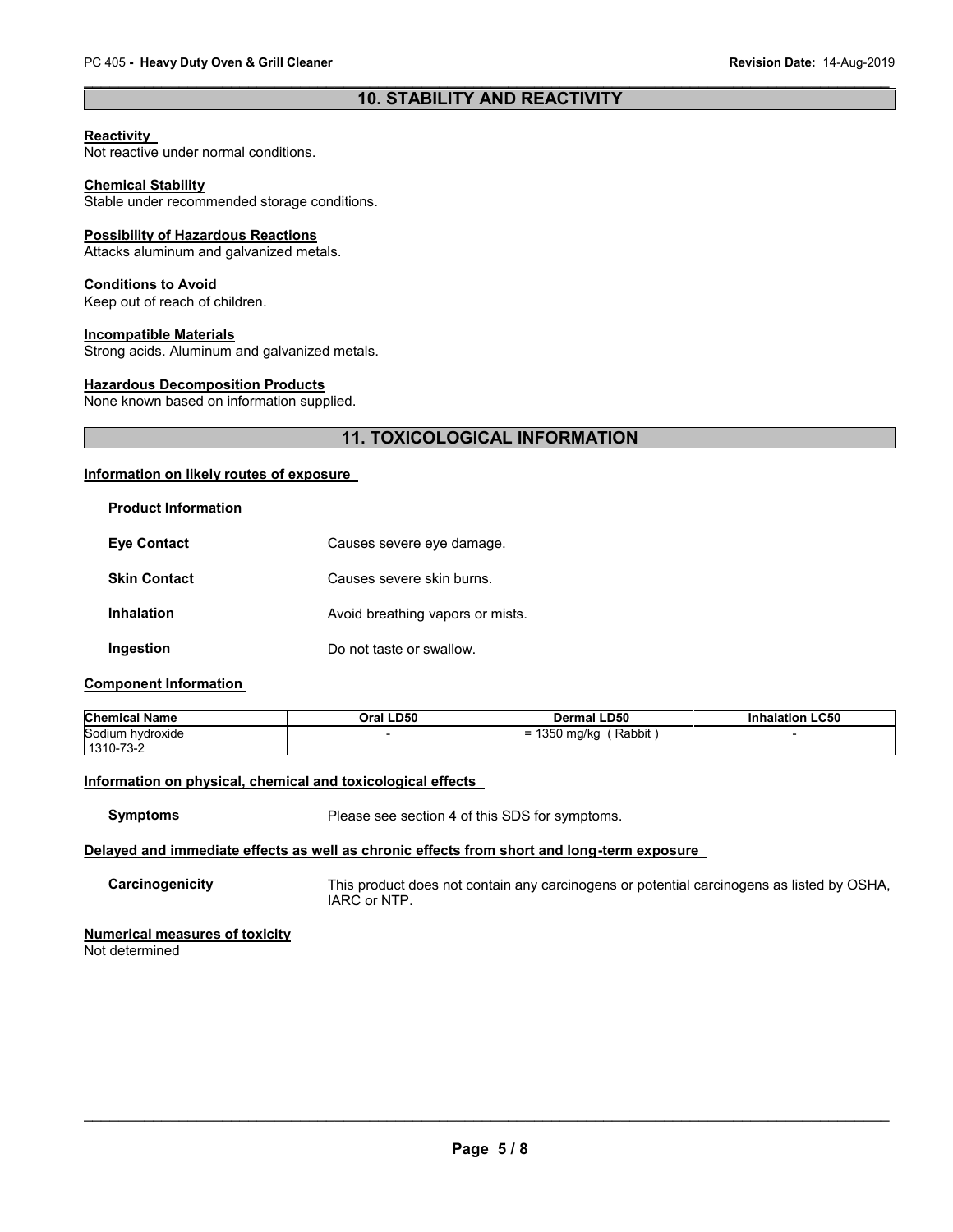# **12. ECOLOGICAL INFORMATION**

# **Ecotoxicity**

An environmental hazard cannot be excluded in the event of unprofessional handling or disposal.

| <b>Chemical Name</b> | Algae/aquatic plants | Fish                    | Toxicity to<br>microorganisms | Crustacea |
|----------------------|----------------------|-------------------------|-------------------------------|-----------|
| Sodium hvdroxide     |                      | 45.4: 96 h Oncorhvnchus |                               |           |
| 1310-73-2            |                      | mykiss mg/L LC50 static |                               |           |

#### **Persistence/Degradability**

Not determined.

#### **Bioaccumulation**

Not determined.

#### **Mobility**

Not determined

# **Other Adverse Effects**

Not determined

# **13. DISPOSAL CONSIDERATIONS**

# **Waste Treatment Methods**

**Disposal of Wastes** Disposal should be in accordance with applicable regional, national and local laws and regulations.

# **Contaminated Packaging** Disposal should be in accordance with applicable regional, national and local laws and regulations.

**California Hazardous Waste Status**

| <b>Chemical Name</b> | California Hazardous Waste Status |  |
|----------------------|-----------------------------------|--|
| Sodium hydroxide     | Гохіс                             |  |
| 1310-73-2            | Corrosive                         |  |

# **14. TRANSPORT INFORMATION**

# $\overline{\phantom{a}}$  , and the contribution of the contribution of the contribution of the contribution of the contribution of the contribution of the contribution of the contribution of the contribution of the contribution of the **Note Please see current shipping paper for most up to date shipping information, including vertiles and the Please see current shipping paper for most up to date shipping information, including** exemptions and special circumstances. **DOT UN/ID No** UN3266 **Proper Shipping Name** Corrosive liquid, basic, inorganic, n.o.s. (Sodium Hydroxide) **Hazard Class** 8 **Packing Group** II **IATA UN/ID No** UN3266<br>**Proper Shipping Name** Corrosiv Corrosive liquid, basic, inorganic, n.o.s. (Sodium Hydroxide) **Hazard Class** 8 **Packing Group** II **IMDG UN/ID No** UN3266 **Proper Shipping Name** Corrosive liquid, basic, inorganic, n.o.s. (Sodium Hydroxide) **Hazard Class** 8 **Packing Group II**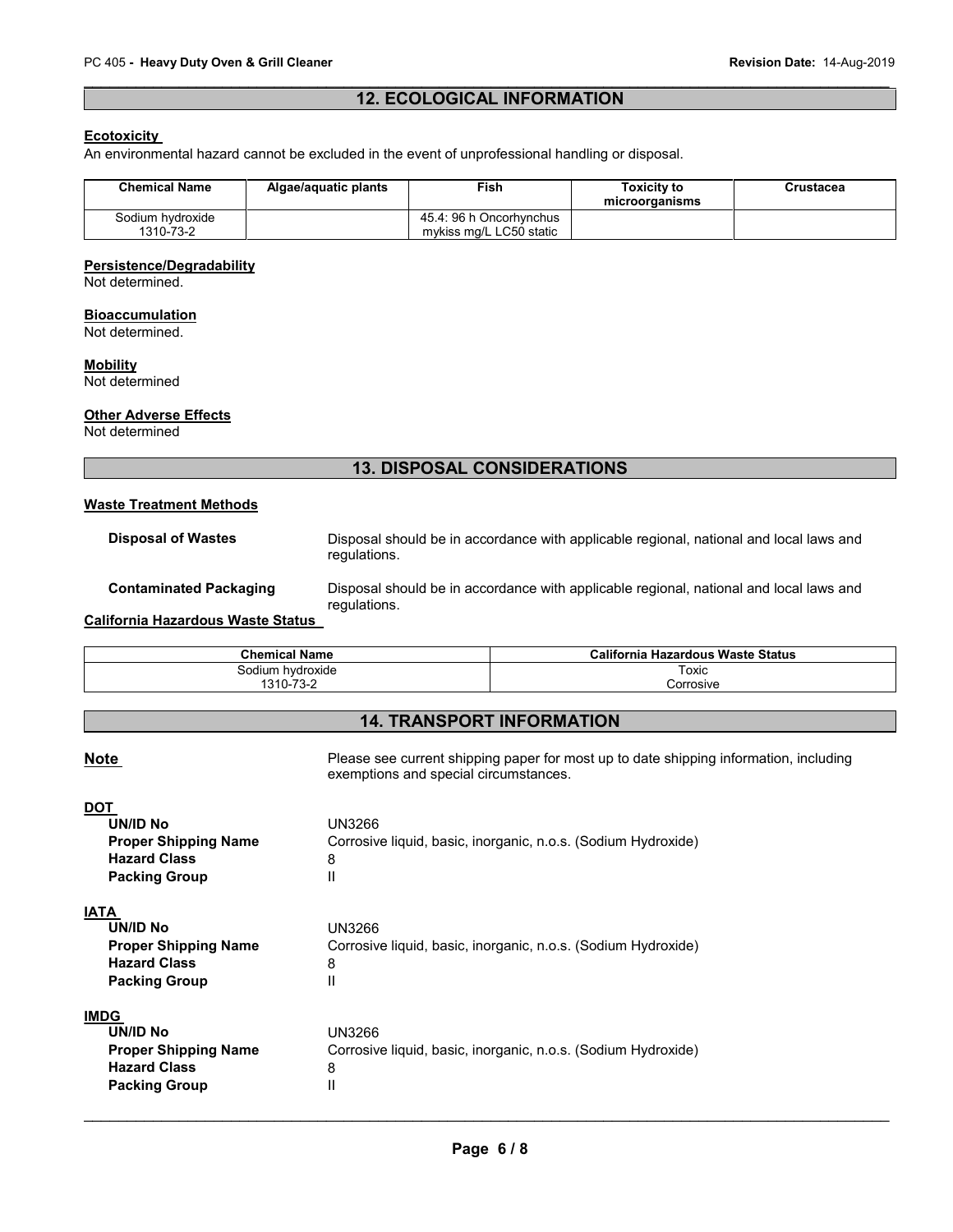# **15. REGULATORY INFORMATION**

# **International Inventories**

**Legend:**

**TSCA** Listed

*TSCA - United States Toxic Substances Control Act Section 8(b) Inventory*

*DSL/NDSL - Canadian Domestic Substances List/Non-Domestic Substances List*

*EINECS/ELINCS - European Inventory of Existing Chemical Substances/European List of Notified Chemical Substances*

*ENCS - Japan Existing and New Chemical Substances*

*IECSC - China Inventory of Existing Chemical Substances*

*KECL - Korean Existing and Evaluated Chemical Substances*

*PICCS - Philippines Inventory of Chemicals and Chemical Substances*

# **US Federal Regulations**

# **CERCLA**

| <b>Chemical Name</b> | <b>Hazardous Substances RQs</b> | <b>CERCLA/SARA RQ</b> | <b>Reportable Quantity (RQ)</b> |
|----------------------|---------------------------------|-----------------------|---------------------------------|
| Sodium hvdroxide     | 1000 lb                         |                       | 1000 lb final RQ<br>RQ          |
| 1310-73-2            |                                 |                       | RQ 454 kg final RQ              |

# **SARA 313**

Section 313 of Title III of the Superfund Amendments and Reauthorization Act of 1986 (SARA). This product does not contain any chemicals which are subject to the reporting requirements of the Act and Title 40 of the Code of Federal Regulations, Part 372

# **CWA (Clean Water Act)**

| Component                                 | <b>CWA - Reportable</b><br><b>Quantities</b> | <b>CWA - Toxic Pollutants CWA - Priority Pollutants</b> | <b>CWA - Hazardous</b><br><b>Substances</b> |
|-------------------------------------------|----------------------------------------------|---------------------------------------------------------|---------------------------------------------|
| Sodium hvdroxide<br>1310-73-2 ( 10-13.5 ) | 1000 lb                                      |                                                         |                                             |

# **US State Regulations**

# **U.S. State Right-to-Know Regulations**

| ' Name<br>Chemical                               | <b>New</b><br>Jersev | ıssachusetts<br>мa | Pennsvlvania |
|--------------------------------------------------|----------------------|--------------------|--------------|
| hvdroxide<br>$\sum$<br>∴ndli .<br>$\overline{z}$ |                      |                    |              |
| '310-<br>∕ -ت .                                  |                      |                    |              |